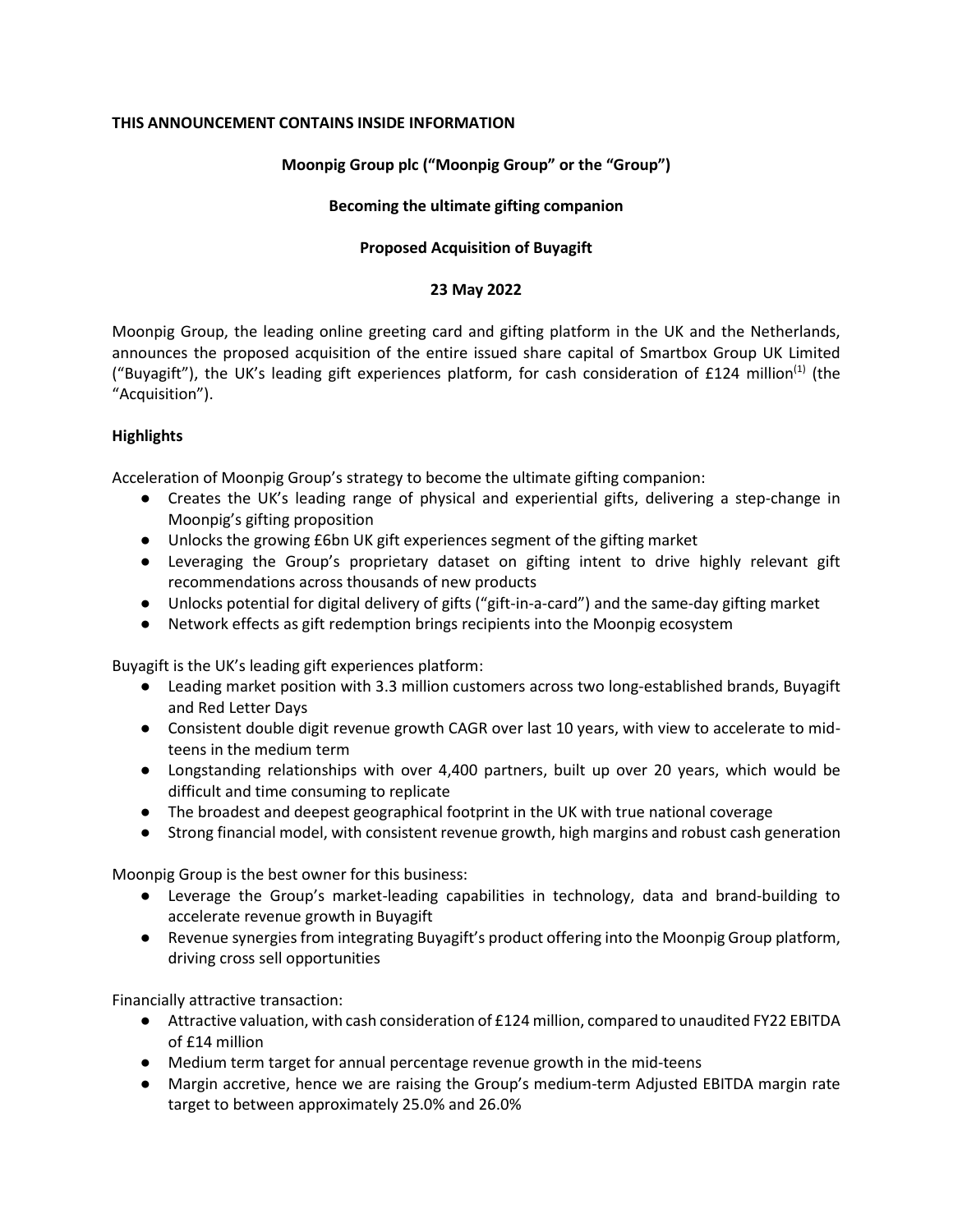- 100% cash funded through cash on balance sheet and a committed extension to the Group's senior revolving credit facilities
- Over 20% Adjusted EPS accretion in the first year of acquisition
- ROIC in excess of WACC in the third year of acquisition
- Net debt to Adjusted EBITDA comfortably below 2.0x by April 2023

## **Moonpig Group CEO Nickyl Raithatha commented:**

*"The proposed acquisition of Buyagift rapidly accelerates Moonpig Group's journey to become the ultimate gifting companion. There is strong strategic rationale for the transaction, and compelling financial benefits. Buyagift is profitable and highly cash generative, with a proven track record of strong growth and we are excited by the ways that we can further transform the business using the Group's proven playbook. We see significant potential for the cross-selling of gifting experiences to Moonpig Group's loyal customers. We look forward to working with the Buyagift team to deliver an enhanced proposition for our customers and to create value for our shareholders."*

### **Strategic rationale**

The combination of Moonpig Group and Buyagift will accelerate the Group's strategy to become the ultimate gifting companion.

The Acquisition unlocks the £6 billion UK gift experiences segment of the £57 billion total addressable gifting market<sup>(2)</sup>. The experiences segment is growing at a faster rate than total gifting as a result of the secular consumer trend towards experiential gifts such as days out, meals and activities rather than physical gifts. Within this segment, specialist gift experiences platforms such as Buyagift have consistently increased their market share by providing superior choice, flexibility and assurance of quality to consumers across the UK. As the leading platform in a large and fragmented market, Buyagift is well positioned to accelerate market share gains within the growing experience gift market.

Buyagift's portfolio of gift experiences will deliver an instant step-change to the breadth and relevance of Moonpig Group's range without requiring additional inventory. It will enable us to combine the Group's proprietary dataset on gifting intent with an expanded offering to produce highly relevant gifting recommendations as well as allowing us to leverage location-based data relating to recipients. The outcome is that Moonpig Group will be able to recommend specific and bespoke gift experiences to approximately 13 million loyal customers every time they shop with us.

The proposed Acquisition will enable digital delivery of gifts on Moonpig Group's technology platform. This includes both the opportunity to "make the greeting card the gift" through gift vouchers printed within the card, and unlocks the same-day gifting market through embedding the gift experience in an ecard delivered instantly.

A key Group objective is to drive flywheel effects to ensure a sustainable growth model. Buyagift excels at this, converting gift recipients into customers as it captures recipient details through the redemption process and converts them into customers through personalised CRM campaigns. It has invested to enable an increasing proportion of experience bookings to be transacted directly on its website. We will introduce this to our existing business as we integrate gift experiences on Moonpig.com.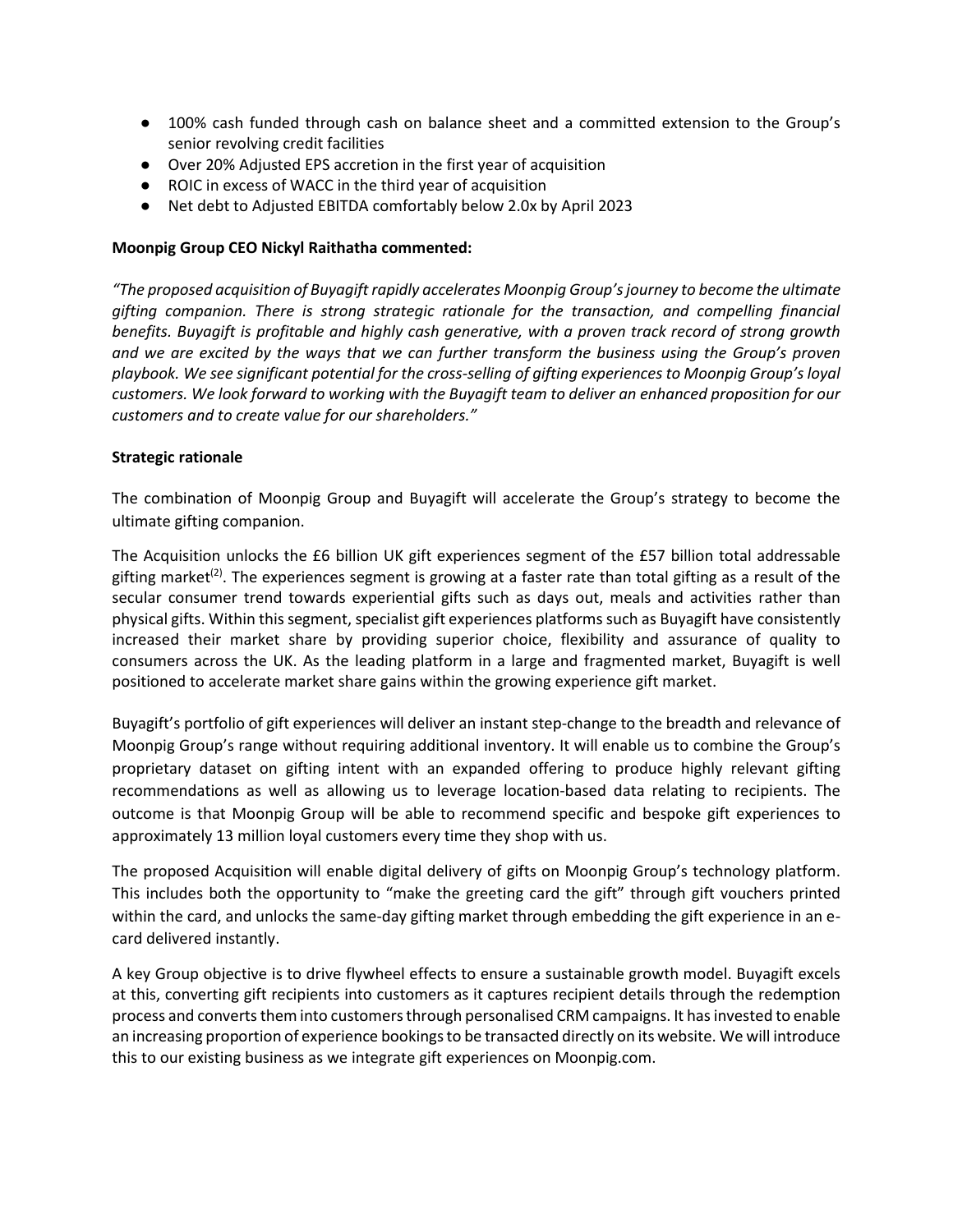## **The leading gift experiences platform**

Buyagift is the leading gift experiences platform in the UK, with over 4,400 experience partners, offering over 4,800 experiences across categories including short stays, theatre and shows, dining out, afternoon tea and family days out. It has the broadest and deepest geographical footprint in the UK, with truly national coverage. This has been built up over 20 years, and is a proposition that would be difficult and time consuming to replicate.

It operates through two brands, Buyagift (the UK's largest gift experiences platform) and Red Letter Days (the UK's third largest gift experiences platform), which are both long-established and well known by customers. Buyagift also sells experiences through retail, e-retail and B2B channels, with over 2,500 retail points of sale. Its focus on customer experience has driven high levels of customer satisfaction and significant rates of repeat purchase. It generates  $1.7x^{(3)}$  website visits versus its nearest competitor and there is scope to consolidate and further grow this position under the Group's ownership, leveraging Moonpig Group's data expertise.

Buyagift has a strong financial model, including revenue and Adjusted EBITDA growth through the cycle. In FY22, the business reported unaudited revenue<sup>(4)</sup> of £44 million. It has favourable unit economics and is highly profitable with an unaudited FY22 Adjusted EBITDA margin rate of 31%<sup>(5)</sup>.

The business is highly cash generative. Operating cash conversion exceeds 100%, reflecting low capital expenditure, negligible inventory and a negative working capital cycle.

### **The best owner for this business**

Moonpig Group has a range of market-leading capabilities with high relevance to the Buyagift business. We have proven experience in using technology and data to create sustainable competitive advantages; we have a track record of building brands that our customers love; and we have an absolute focus on driving customer lifetime value. There is an opportunity to leverage Moonpig Group's strategic and operational "playbook" post-Acquisition, building on the existing strong foundations of the Buyagift business.

In due course, the Group expects to deliver revenue synergies from integrating Buyagift's offering into the Moonpig Group platform. The proposed Acquisition will accelerate time-to-market for fully implementing gift experiences on Moonpig.com and enable the tailoring of range and price points for alignment with Moonpig.com customers' requirements.

Buyagift will be run as a standalone segment under its existing management team.

#### **Financially attractive transaction**

We believe that the proposed Acquisition brings a high quality, complementary business to Moonpig Group at an attractive valuation. Cash consideration for the proposed Acquisition is £124 million, compared to unaudited FY22 EBITDA of £14 million. Buyagift has a long track record of double digit revenue growth, which we plan to accelerate in the medium term to a mid-teens percentage rate. The Acquisition will be margin accretive, hence we are raising the Group's medium-term Adjusted EBITDA margin rate target to between approximately 25.0% and 26.0%.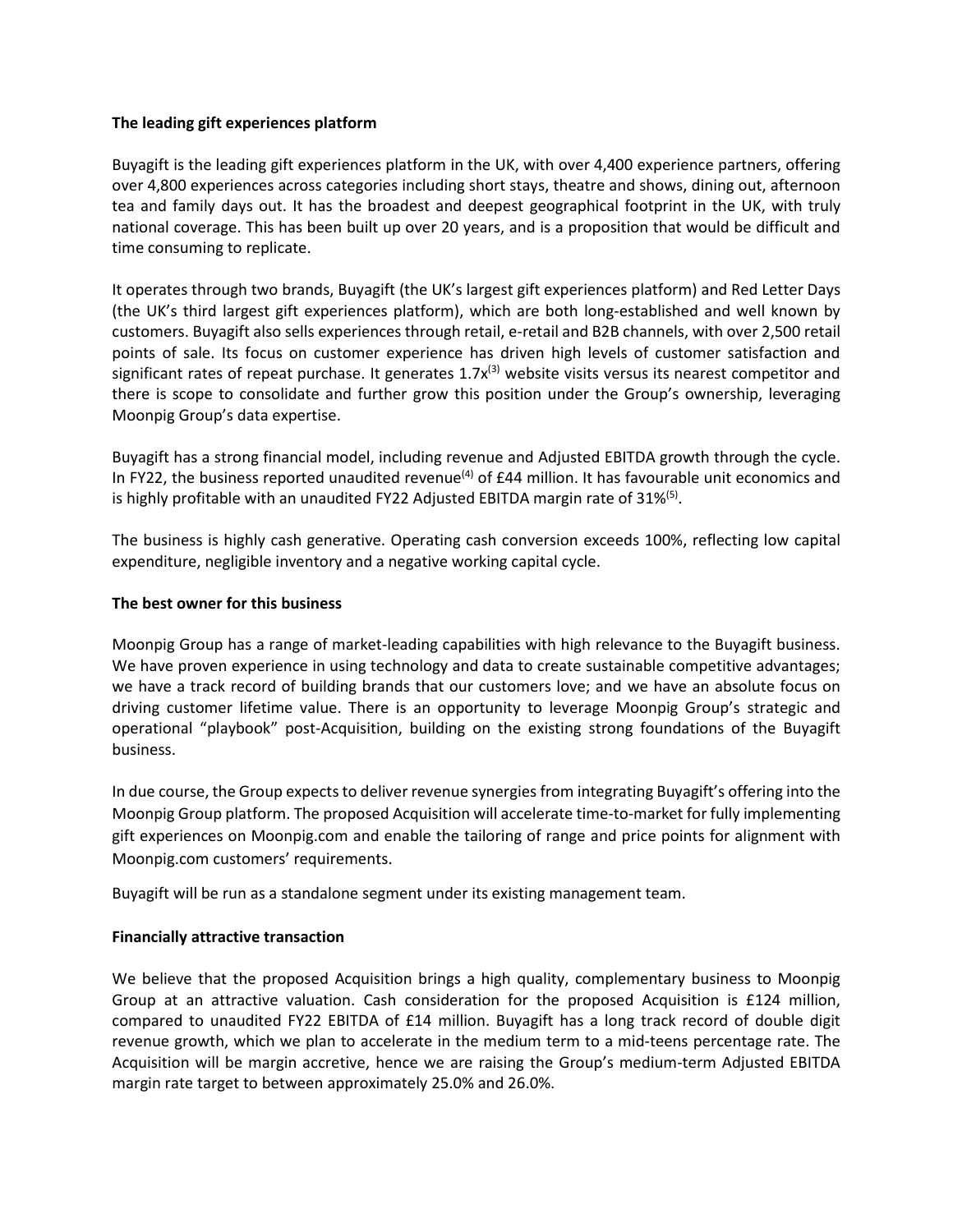The Group expects the Acquisition to generate in excess of 20% accretion to Adjusted Earnings Per Share in the first year of ownership and achieve returns in excess of the Group's cost of capital in the third year of ownership.

The proposed Acquisition will be funded through cash available on the Group's balance sheet and through £60m of additional revolving credit facilities, which have been committed by certain existing lenders as an extension to the Group's existing Senior Facilities Agreement.

Following completion, the combined Group's pro forma net debt to Adjusted EBITDA as at 30 April 2022 is expected to be approximately 2.3x<sup>(6)</sup>. We expect this leverage ratio to increase by approximately half of a turn by 31 October 2022, driven by working capital seasonality, after which the combined Group will deleverage rapidly to comfortably below 2.0x by April 2023.

# **Group outlook**

We remain confident in our existing expectations for Group trading in FY23. Based on the anticipated completion of the Acquisition by the end of July 2022, we now expect revenue for the enlarged Moonpig Group in FY23 to be approximately £350 million.

In the medium-term, we expect to accelerate the revenue growth of Buyagift, and continue to target midteens percentage underlying revenue growth for the enlarged Group.

The proposed Acquisition is expected to be margin accretive, in view of which we are raising the Group's medium-term Adjusted EBITDA margin rate target to between approximately 25.0% and 26.0%.

## **Further information**

The Acquisition constitutes a Class 2 transaction pursuant to the UK Listing Rules. For the purposes of the LR 10.4.1 R (Notification of class 2 transactions), Buyagift's unaudited statutory revenue and unaudited Adjusted EBITDA for the year ended April 2022 was £44 million and £14 million respectively. Gross assets at 30 April 2022 were £83 million.

Completion of the proposed Acquisition is conditional on UK regulatory clearance, and it is expected to complete by the end of July 2022.

## **Investor and analyst conference call**

An investor presentation will be available on the Investor Relations section of Moonpig Group's corporate website (www.moonpig.group/investors) shortly after 7:00am on 23 May 2022.

Nickyl Raithatha (CEO) and Andy MacKinnon (CFO) will host a Q&A briefing for analysts and investors via webcast at 09:30am. Please note that the presentation will not be repeated during the Q&A briefing. Anyone wishing to listen to the Q&A should register via the following link:

[https://www.lsegissuerservices.com/spark/MoonpigGroup/events/0f0fe5cf-fa15-45ad-ae29-](https://www.lsegissuerservices.com/spark/MoonpigGroup/events/0f0fe5cf-fa15-45ad-ae29-1323eaaa1736) [1323eaaa1736](https://www.lsegissuerservices.com/spark/MoonpigGroup/events/0f0fe5cf-fa15-45ad-ae29-1323eaaa1736)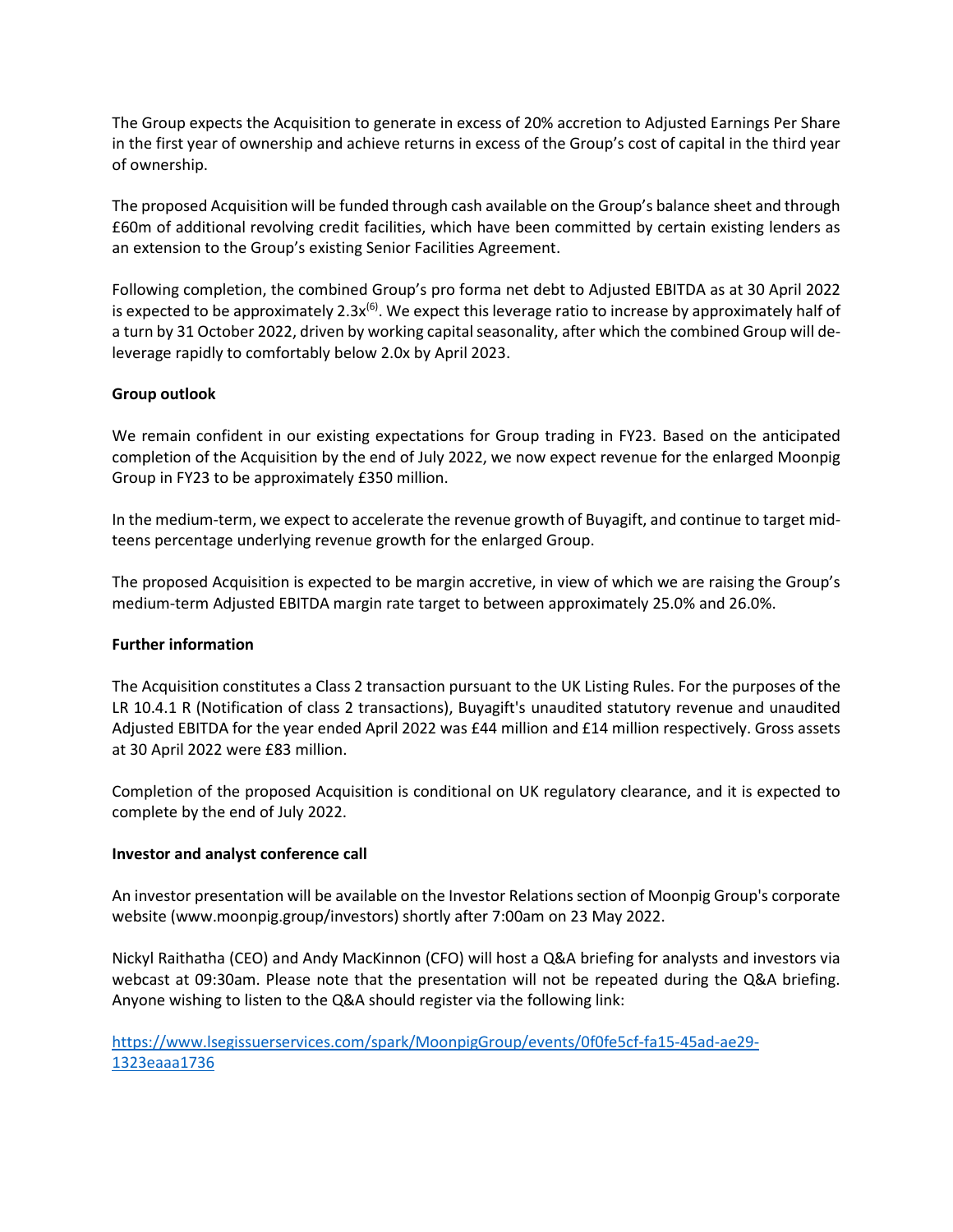### **Enquiries**

| <b>Brunswick Group</b><br>Sarah West, Fiona Micallef-Eynaud                                                  | +44 20 7404 5959<br>moonpig@brunswickgroup.com |
|--------------------------------------------------------------------------------------------------------------|------------------------------------------------|
| <b>Moonpig Group</b><br>Nickyl Raithatha, Chief Executive Officer<br>Andy MacKinnon, Chief Financial Officer | investors@moonpig.com                          |
| PJT Partners (Financial Advisor to Moonpig Group)<br>Antonin Baladi, Basil Geoghegan, Kush Nanjee            | +44 203 650 1100                               |
| J.P. Morgan Cazenove (Corporate Broker to Moonpig Group)<br>Harry Hampson, Alex Watkins, Mose Adigun         | +44 207 742 4000                               |

### **About Moonpig Group**

Moonpig Group is a leading online greeting card and gifting platform, comprising the Moonpig brand in the UK and the Greetz brand in the Netherlands. In both markets, the Group is the clear online market leader in cards.

The Group's leading customer proposition includes an extensive range of cards, a curated range of gifts, personalisation features and next day delivery offering.

The Group offers its products through its proprietary technology platforms and apps, which utilise unique data science capabilities designed by the Group to optimise and personalise the customer experience and provide scalability. Learn more at https://www.moonpig.group/.

#### **Forward Looking Statements**

This announcement contains certain forward-looking statements with respect to the financial condition, results or operation and businesses of Moonpig Group plc. Such statements and forecasts by their nature involve risks and uncertainty because they relate to future events and circumstances. There are a few other factors that may cause actual results, performance or achievements, or industry results to be materially different from those projected in the forward-looking statements.

These factors include general economic and business conditions; changes in technology; timing or delay in signing, commencement, implementation and performance of programmes, or the delivery of products or services under them; industry; relationships with customers; competition and ability to attract personnel. You are cautioned not to rely on these forward-looking statements, which speak only as of the date of this announcement. We undertake no obligation to update or revise any forward- looking statements to reflect any change in our expectations or any change in events, conditions or circumstances.